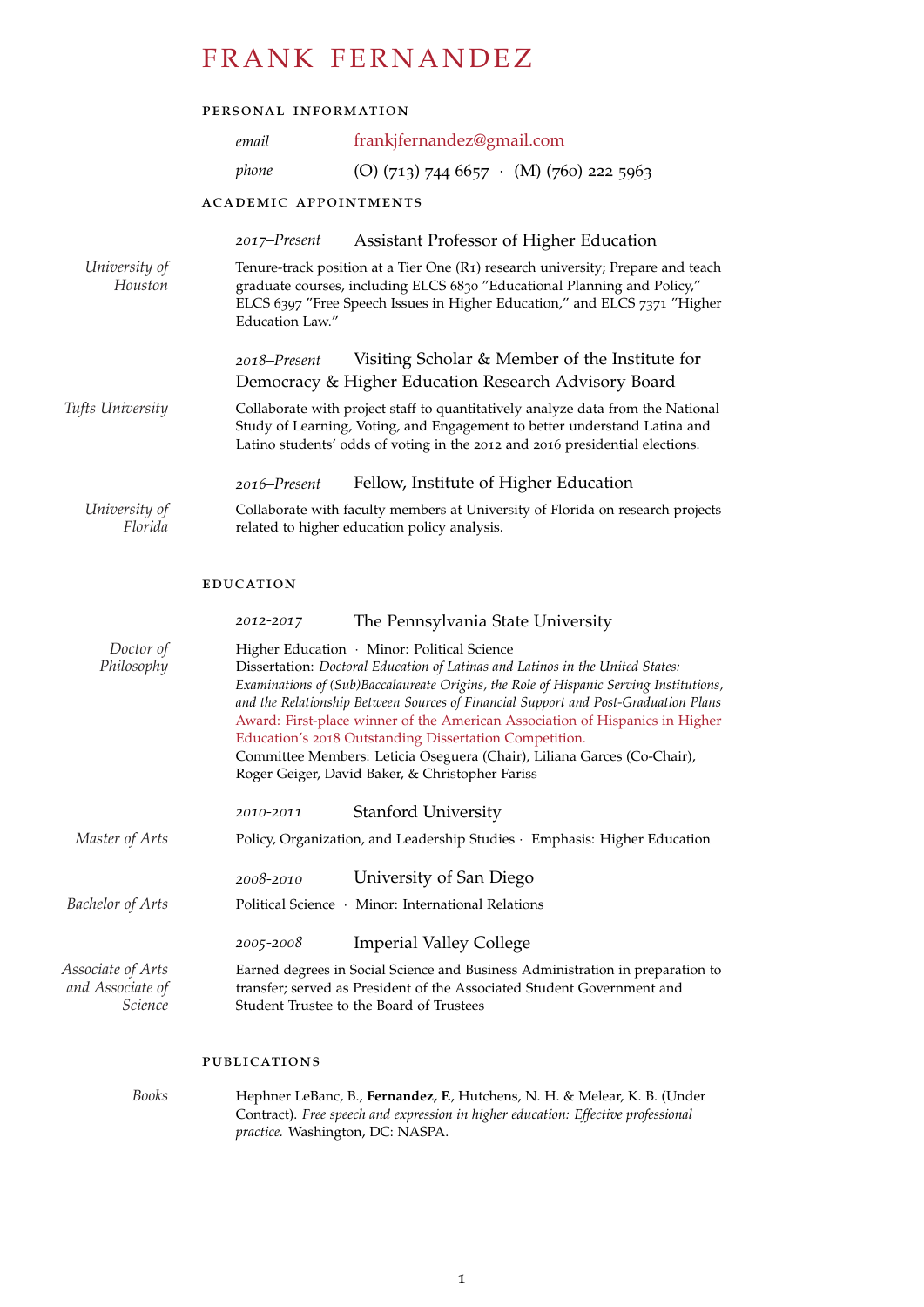Powell, J. J.W., Baker, D. P., & **Fernandez, F.** (Eds.) (2017). *The century of science: The global triumph of the research university* (Volume 33: International Perspectives on Education and Society Series). Bingley, United Kingdom: Emerald Publishing. Awards: (1) Association for the Study of Higher Education's Council on International Higher Education's 2017 award for significant research in international higher education (2) Association of American Publishers' 2018 PROSE award in the category of Education Theory Jayakumar, U. & Garces, L. M. (with **Fernandez, F.**). (Eds.) (2015). *Affirmative action and racial equity: Considering the Fisher case to forge the path ahead.* New York: Routledge. *Articles* Fernandez, F. (In Press). What's money got to do with it? An examination of the relationships between sources of financial support and the post-graduation career plans of Latina and Latino doctoral students in the social sciences. *The Review of Higher Education*. Ortagus, J. C., Kramer II, D. A., González Canché, M. S., & Fernandez, F. (In Press). The impact of community college baccalaureate adoption on associate degree production. *Teachers College Record*. York, T. T., & **Fernandez, F.** (2018). The positive relationship between service-learning and sense of belonging: A multi-institutional analysis of transfer students. *Journal of College Student Development, 59*(5), 579-597. Fernandez, F. (2018). Understanding the (sub)baccalaureate origins of Latina/o doctorates in education, humanities, and social science fields. *Hispanic Journal of Behavioral Sciences, 40*(2), 115-133. Hutchens, N. H., & **Fernandez, F.** (2018). Searching for balance with student free speech: Campus speech zones, institutional authority, and legislative prerogatives. *Belmont Law Review, 5*, 103-128. Umbricht, M., **Fernandez, F.**. & Ortagus, J. C. (2017). An examination of the (un)intended consequences of performance funding in higher education. *Educational Policy, 31*(5), 643-673. Smith, W. C., & **Fernandez, F.**. (2017). Education, skills, and wage gaps in Canada and the United States. *International Migration, 55*(3), 57-73. Hutchens, N. H., **Fernandez, F.**, & Hulbert, A. (2016). Essay: Faculty, the courts, and the First Amendment. *Penn State Law Review, 20*(4), 1027-1046. Mastin-Ostrowski, P., Felsher, R., & **Fernandez, F.**, (2014). Guest editors' introduction. *Community College Journal of Research and Practice, 38*(2-3), 106-107. *Manuscripts* **Fernandez, F.**, Baker, D. P., Fu, Y. C., Munoz, I. G., & Ford, K. S. (Revised and *Under Review* Resubmitted. *Higher Education*). A symbiosis of access: Mass undergraduate *Under Review* Resubmitted, *Higher Education*). A symbiosis of access: Mass undergraduate education, decentralization, flexible mission charters, and proliferating STEM PhD training in the U.S. from 1920-2010. Ro, H. K., **Fernandez, F.**, & Alcott, B. A. (Revised and Resubmitted, *Educational Policy*). Examining the relationships among social class, human capital, and enrollment in STEM subjects at prestigious universities: The case of England. Fernandez, F. (Submitted, *British Journal of Sociology of Education*). Stratified pathways to the PhD in the United States: The case of Latina and Latino social scientists and Hispanic Serving Institutions. **Fernandez, F.**, Merson, D., Ro, H. K., & Rankin, S. R. (Submitted, *Innovative*

*Higher Education*). Do Classroom Interactions Relate to Considerations of Institutional Departure among Student Veterans and Service Members?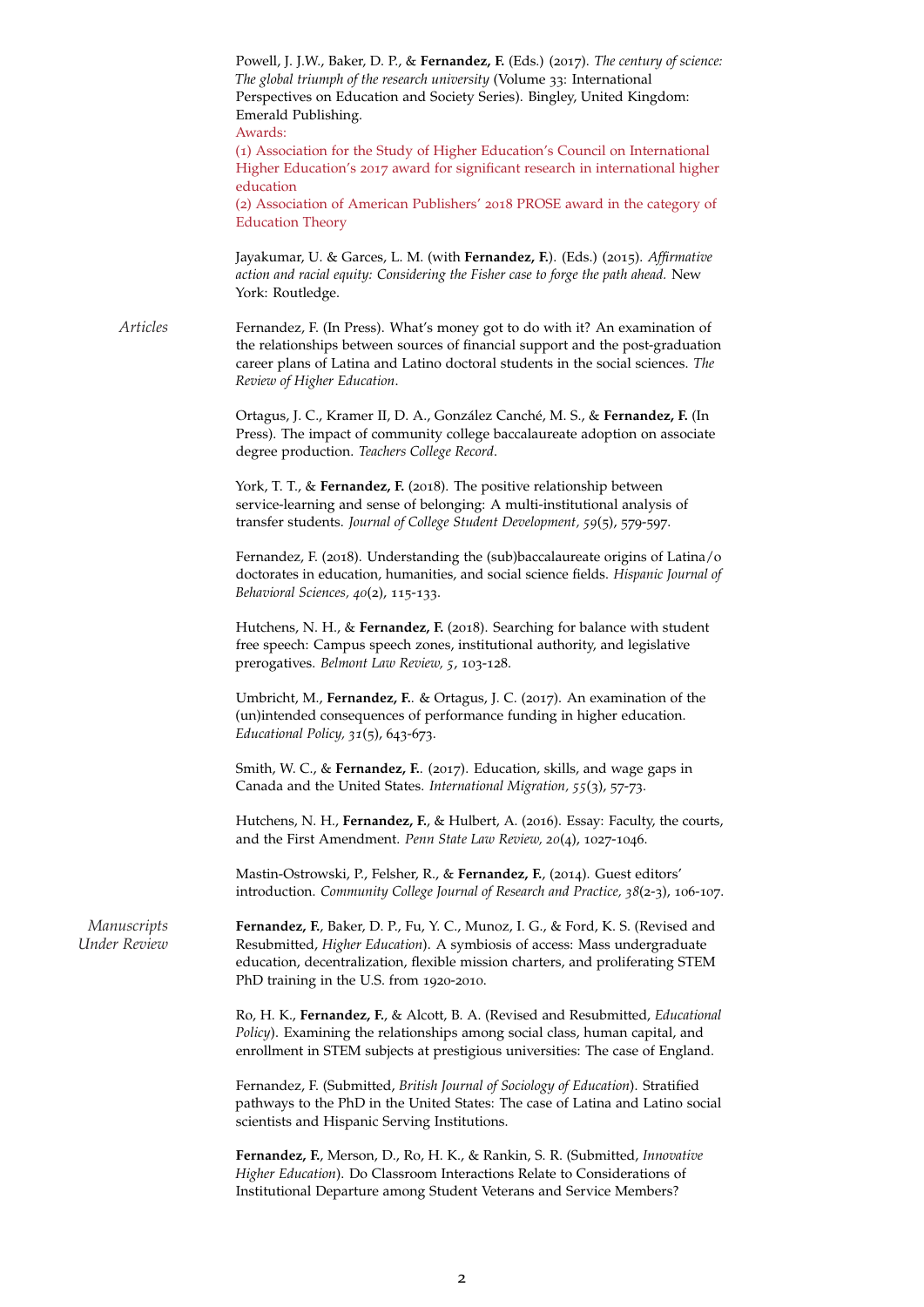| <b>Book Chapters</b>    | Hutchens, N. H., & Fernandez, F. (2018). "Flipping" the tenure debate and the<br>continuing need to protect academic freedom. In J. L. DeVitis & P. A. Sasso<br>(Eds.), Colleges at the crossroads: Taking sides on contested issues. New York: Peter<br>Lang Publishing.                                                                                                                                                                            |  |  |
|-------------------------|------------------------------------------------------------------------------------------------------------------------------------------------------------------------------------------------------------------------------------------------------------------------------------------------------------------------------------------------------------------------------------------------------------------------------------------------------|--|--|
|                         | Fernandez, F., Loya, K. I., & Oseguera, L. (2017). How public-private<br>partnerships contribute to educational policy failure. In G. Q. Conchas, M.<br>Gottfried, B. M. Hinga, & L. Oseguera (Eds.), Policy goes to school: Case studies on<br>the possibilities and limitations of educational innovation. New York: Routledge.                                                                                                                    |  |  |
|                         | Fernandez, F., & Baker, D. P. (2017). Science production in the United States:<br>An unexpected synergy between mass higher education and the super research<br>university. In J. J.W. Powell, D. P. Baker, & F. Fernandez (Eds.), The century of<br>science: The global triumph of the research university (Volume 33: International<br>Perspectives on Education and Society Series) (pp. 85-111). Bingley, United<br>Kingdom: Emerald Publishing. |  |  |
|                         | Powell, J. J.W., Fernandez, F., Crist, J. T., Dusdal, J., Zhang, L., & Baker, D. P.<br>(2017). The worldwide triumph of the research university and globalizing<br>science. In J. J.W. Powell, D. P. Baker, & F. Fernandez (Eds.), The century of<br>science: The global triumph of the research university (Volume 33: International<br>Perspectives on Education and Society Series) (pp. 1-36). Bingley, United<br>Kingdom: Emerald Publishing.   |  |  |
|                         | Fernandez, F., & Baker, D. P. (2016). Educational transformations: Work and<br>government policy in the schooled society. In J. Cote & A. Furlong (Eds.),<br>Handbook of the sociology of higher education (pp. 369-379). New York: Routledge.                                                                                                                                                                                                       |  |  |
| Encyclopedia<br>Entries | Fernandez, F., & Garces, L. M. (In Press). Equity in higher education:<br>Affirmative action. In M. David, M. Amey, P. Eddy, T. Kim, & R.<br>Ropers-Huilman (Eds.), The SAGE Encyclopedia of Higher Education. New York:<br>Routledge.                                                                                                                                                                                                               |  |  |
|                         | Fernandez, F., & Garces, L. M. (2015). Affirmative action and challenges to<br>diversity in higher education. In H. L. Gates (Ed.), Oxford African American<br>Studies Center. Oxford: Oxford University Press.                                                                                                                                                                                                                                      |  |  |
| <b>Book Reviews</b>     | Fernandez, F. (2015). Review of the book Remaking College: The Changing Ecology<br>of Higher Education edited by Michael W. Kirst & Mitchell L. Stevens. American<br>Journal of Education, $122(1)$ , $161-165$ .                                                                                                                                                                                                                                    |  |  |
|                         | Fernandez, F., Goldstein, A. S., Quigley, K., & Umbricht, M. (2015). Review of<br>the book Back to School: Why Everyone Deserves a Second Chance at Education by<br>Mike Rose. Community College Review, 43(1), 115-117.                                                                                                                                                                                                                             |  |  |
|                         | Fernandez, F. (2015). Review of the book Interest Groups and Health Care Reform<br>across the United States by Virginia Gray, David Lowery, & Jennifer K. Benz.<br>Journal of Politics, 76(4), 1-2.                                                                                                                                                                                                                                                  |  |  |
| Reports                 | Liu, H. L. & Fernandez, F. (2018). Examining the Ways that Numeracy Skills and<br>Soft Skills are Related to Occupational Status: The Case of U.S. Workers. (Report<br>funded by American Institutes for Research, funded through a contract with<br>the National Center for Education Statistics.)                                                                                                                                                  |  |  |
|                         | Fernandez, F. & Umbricht, M. (2016). Education and Work in the 21st Century.<br>(Report funded by American Institutes for Research, funded through a contract<br>with the National Center for Education Statistics.)                                                                                                                                                                                                                                 |  |  |
|                         | Smith, W. C. & Fernandez, F. (2015). Education and Wage Gaps: A Comparative<br>Study of Immigrant and Native Employees in the United States and Canada. (Report<br>funded by American Institutes for Research, funded through a contract with<br>the National Center for Education Statistics.)                                                                                                                                                      |  |  |
|                         | Oseguera, L. Loya, K. I., Hung, Y., & Fernandez, F. (2014). Evaluation Report:                                                                                                                                                                                                                                                                                                                                                                       |  |  |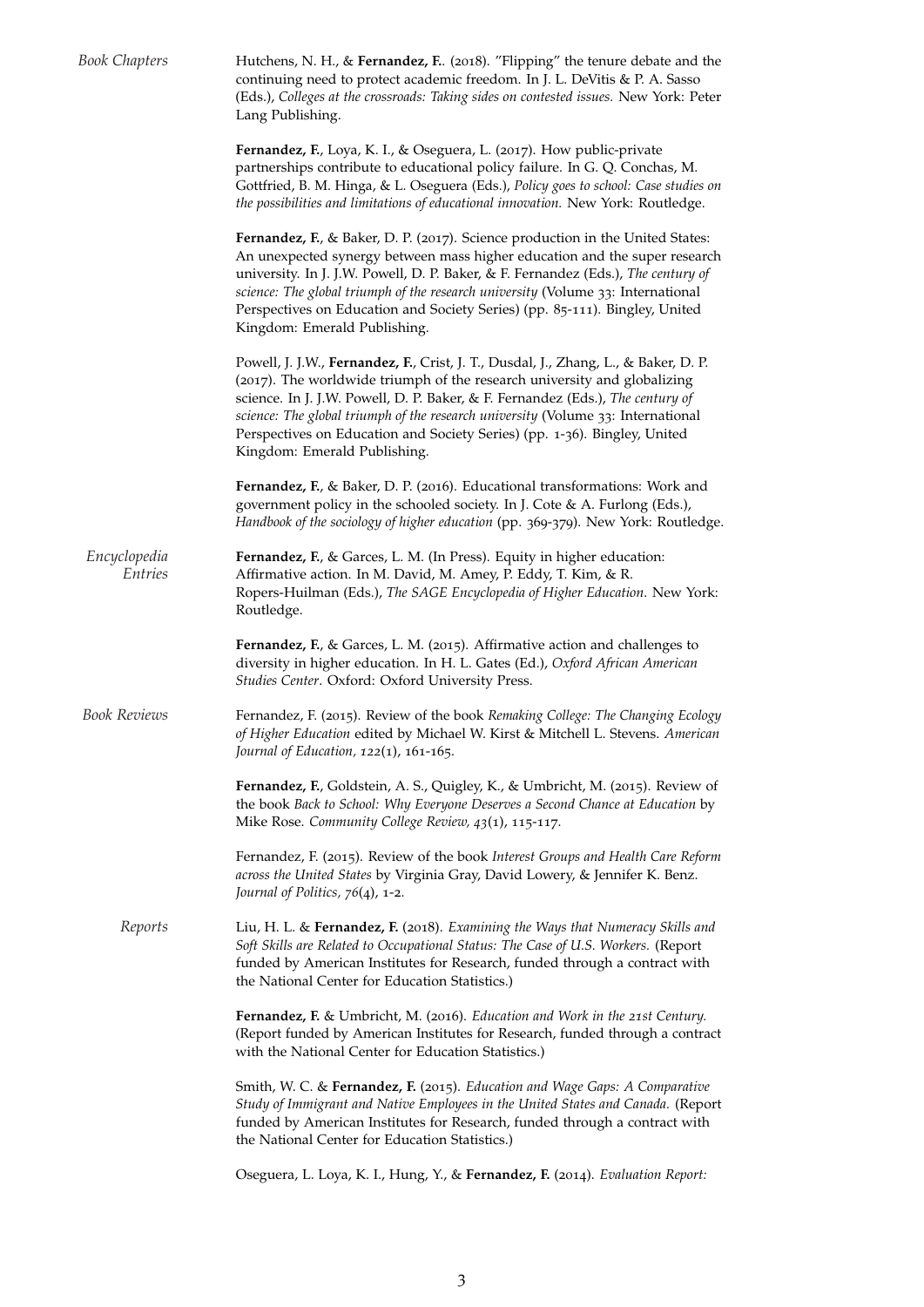*Pennsylvania College Access Challenge Grant Program.* University Park, PA: Center for the Study of Higher Education.

#### funding

*Research* **Fernandez, F.** & Ro, H. K. (2018). AccessLex Institute and the Association for Institutional Research Grant Program (\$46,722).

> Fernandez, F. (2018). University of Houston New Faculty Research Program (\$6,000).

Liu, H., & **Fernandez, F.** (2016). American Institutes for Research (\$10,000).

**Fernandez, F.**, Liu, H., & Riggs, S. (2016). Education Policy Studies Department, The Pennsylvania State University (\$2,000).

Hulbert, A., **Fernandez, F.**, & Quigley, K. (2016). Education Policy Studies Department, The Pennsylvania State University (\$2,000).

York, T. T., & Fernandez, F. (2015). Voldosta State University Faculty Research Seed Grant (\$5,000).

Fernandez, F., Umbricht, M. R., & de Los Rios, M. (2015). Education Policy Studies Department, The Pennsylvania State University (\$2,500).

**Fernandez, F.** & Umbricht, M. (2015). American Institutes for Research (\$10,000).

Fernandez, F. (2014). Graduate Student Travel Scholarship, Association for the Study of Higher Education (\$400).

Fernandez, F. (2014). Faculty-Student Research Collaboration Award, Center for the Study of Higher Education, The Pennsylvania State University (\$1250).

Smith, W. C., & **Fernandez, F.** (2014). American Institutes for Research (\$8,000).

Fernandez, F. (2014). Research Symposium Award, Education Policy Studies Department, The Pennsylvania State University (\$200).

#### presentations

*Select Conferences* **Fernandez, F.**, & Burnett, C. (November 2018). *Sensemaking, Organizational Learning, and Muted Missions: Understanding How Professionals at Minority Serving Institutions Navigate the Accreditation Process.* Research paper to be presented at the Association for the Study of Higher Education Annual Meeting, Tampa, FL.

> **Fernandez, F.**, & Ro, H. K. (November 2018). *Examining Access to Public University Law Schools for Women of Color.* Research paper to be presented at the Association for the Study of Higher Education Annual Meeting, Tampa, FL.

Ro, H. K., **Fernandez, F.**, & Bergom, I. (November 2018). *How Peers Affect College Student Voting Participation: The Case of the 2016 Presidential Election.* Research paper to be presented at the Association for the Study of Higher Education Annual Meeting, Tampa, FL.

**Fernandez, F.**, & Ro, H. K. (November 2018). *Who Will Advocate for Educational Equity? Understanding Law School Admissions and Diversity in the Legal Profession.* Research paper to be presented at the Education Law Association Annual Meeting, Cleveland, OH.

**Fernandez, F.**, Ro, H. K., & Niemczyk, M. (March 2018). *Examining Institutional Context and Latina/o Students' Odds of Voting.* Research paper presented at the American College Personnel Association Annual Convention, Houston, TX.

Ro, H. K., & **Fernandez, F.** (March 2018). *How Colleges affect Asian American*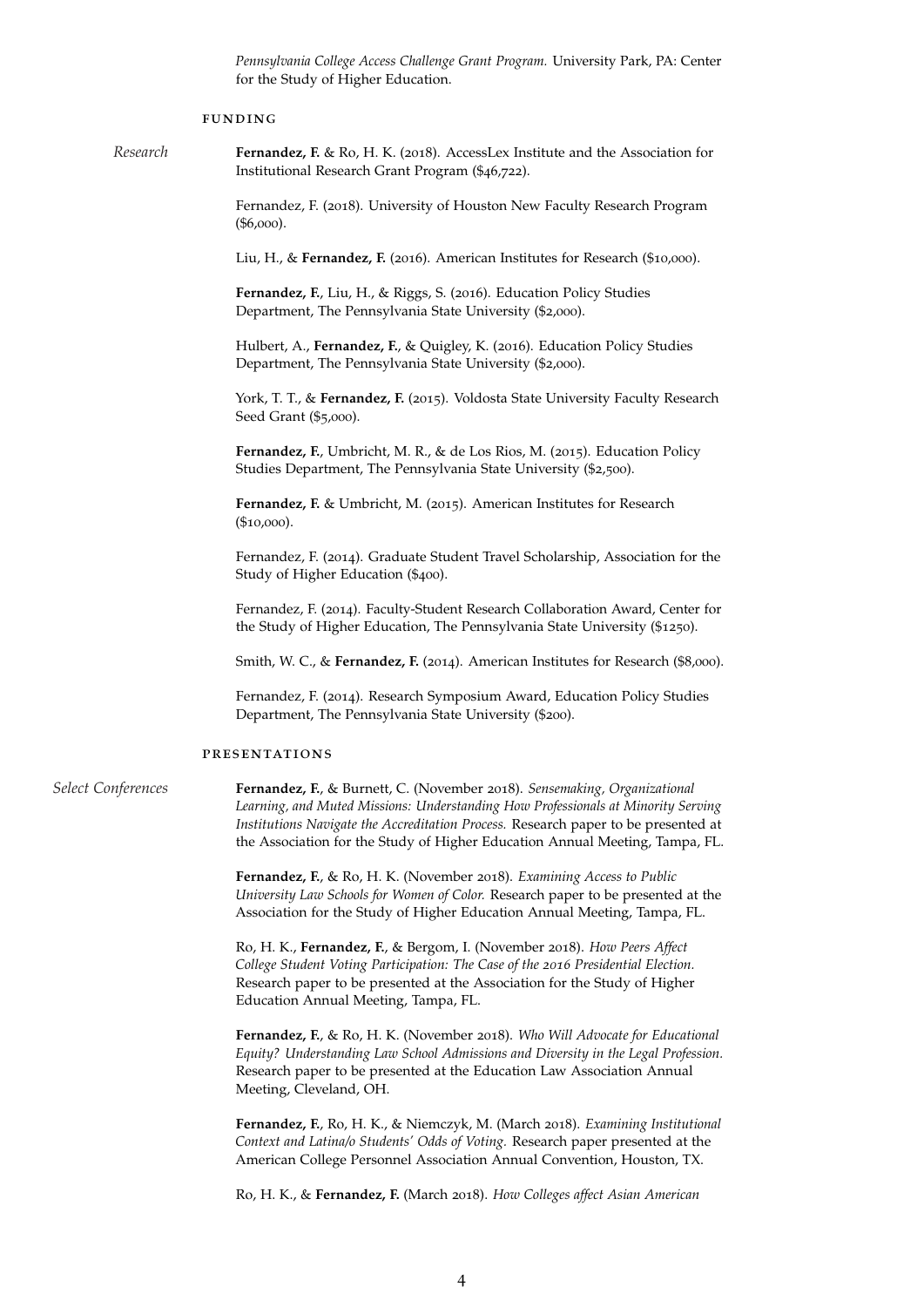*Students Voting.* Research paper presented at the American College Personnel Association Annual Convention, Houston, TX.

Fernandez, F. (March 2018). *Doctoral Education of Latinas and Latinos in the United States: Examinations of (Sub)Baccalaureate Origins, the Role of Hispanic Serving Institutions, and the Relationship between Sources of Financial Support and Post-Graduation Plans.* Research paper presented at the American Association of Hispanics in Higher Education National Conference, Irvine, CA.

Hutchens, N. H., Hephner LeBanc, B., Melear, K. B., & **Fernandez, F.** (March 2018). *Effective Professional Practice and Free Speech Issues in Higher Education.* Session presented at the NASPA Annual Conference, Philadelphia, PA.

Hutchens, N. H., & **Fernandez, F.** (November 2017). *Examining Judicial Interpretations of Academic Freedom after Garcetti and Ceballos.* Research paper presented at the Education Law Association Annual Meeting, San Diego, CA.

Loya, K. I., **Fernandez, F.**, & Oseguera, L. (November 2017). *Addressing the Limits of Program Evaluation Methods: Using Responsive Evaluation Approaches to Produce Evaluation Reports that Include Participants' Voices and Program Contexts.* Research paper presented at the Association for the Study of Higher Education Annual Meeting, Houston, TX.

**Fernandez, F.**, Baker, D. P., Fu, Y. C., Munoz, I. G., & Ford, K. (April 2017). *The Secret of American Science Capacity: Mass Higher Education and STEM Ph.D. Production over the 20th Century.* Research paper presented at the American Educational Research Association Annual Meeting, San Antonio, TX.

York, T. T., & **Fernandez, F.** (April 2016). *Beyond "Transfer Shock": Exploring the Relationship Between Service-Learning Participation and Transfer Students' Sense of Belonging.* Research paper presented at the American Educational Research Association Annual Meeting, Washington, DC.

Hulbert, A.,**Fernandez, F.**, & Hutchens, N. H. (April 2016). *Closing Down Faculty through Open Records: The "Weaponization" of Records Requests.* Research paper presented at the American Educational Research Association Annual Meeting, Washington, DC.

Award: Winner of the Emerging Scholars Honorable Mention from the Law and Education Special Interest Group (SIG).

**Fernandez, F.**, & Rankin, S. R. (April 2015). *Why Do Transfer Students have Lower Academic Success and Intent to Persist Scores? Using survey Data to Assess the Roles of Student Inputs and Campus Environments.* Research paper presented at the American Educational Research Association Annual Meeting, Chicago, IL.

Smith, W. C., & **Fernandez, F.** (November 2014). *Education and Wage Gaps: A Comparative Study of Immigrant and Native Employees in the United States and Canada.* Research paper presented at the Association for the Study of Higher Education Annual Meeting, Washington, DC.

**Fernandez, F.**, & Rankin, S. R. (November 2014). *Navigating Academic Mine Fields: Challenges to Academic Success and Persistence for Student-Veterans.* Research paper presented at the Association for the Study of Higher Education Annual Meeting, Washington, DC.

Umbricht, M., **Fernandez, F.**, & Ortagus, J. (April 2014). *Understanding Performance Funding through Organizational Theory: A Comparative Analysis.* Research paper roundtable presented at American Educational Research Association Annual Meeting, Philadelphia, PA.

*Guest Lectures Examining Hispanic Serving Institutions and Institutional Pathways to the PhD.* University of Mississippi Department of Higher Education Brown Bag Discussion, February 19, 2018.

*Considering the (Un)Intended Effects of Performance-Based Funding and Other*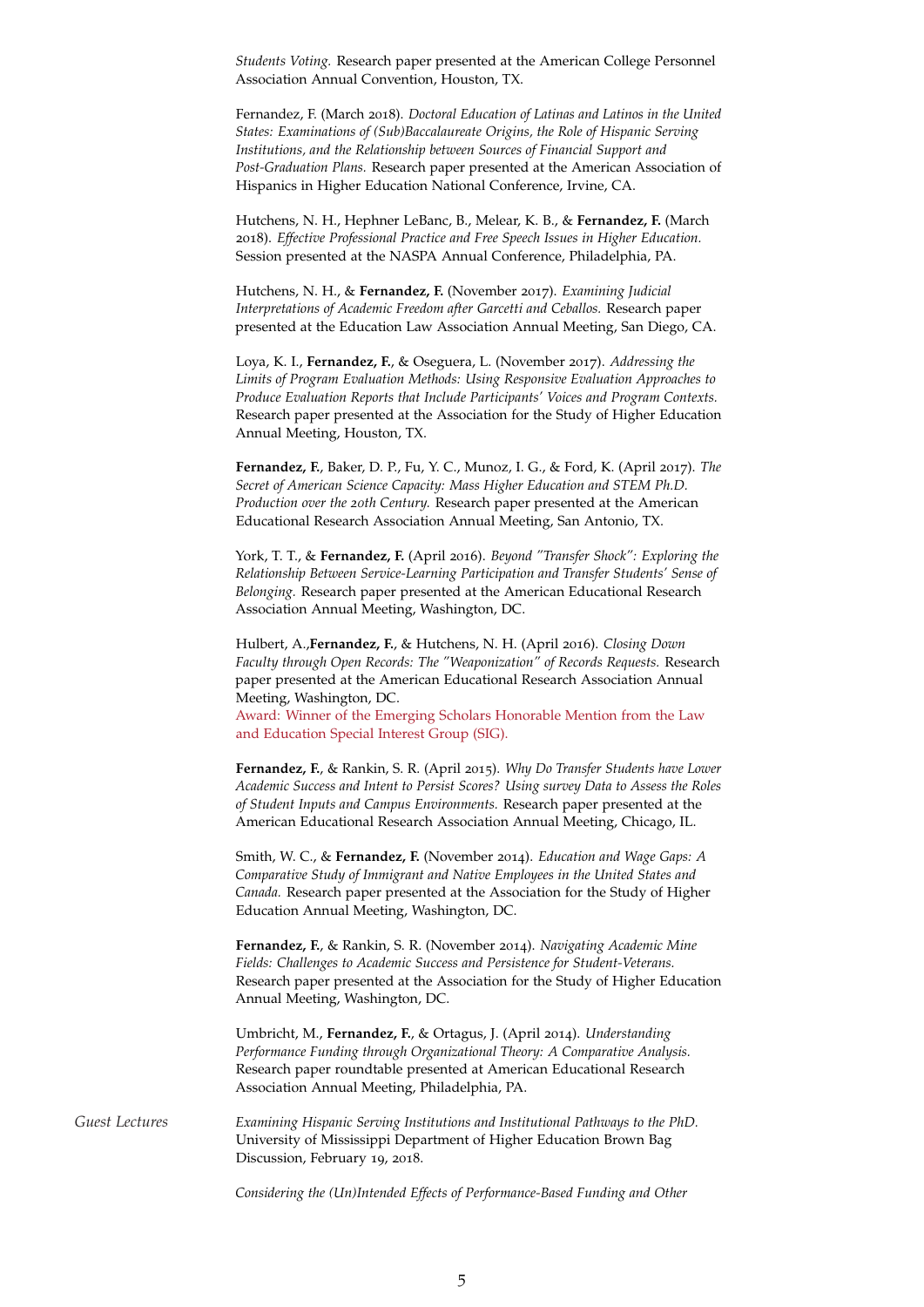|                   | Financial Policies. University of Mississippi "Finance of Higher Education"<br>Course, February 20, 2018.                                                                                                            |  |  |
|-------------------|----------------------------------------------------------------------------------------------------------------------------------------------------------------------------------------------------------------------|--|--|
|                   | Affirmative Action after Fisher v. University of Texas. The Pennsylvania State<br>University "Economics of Education" Course, December 3, 2015.                                                                      |  |  |
|                   | PUBLIC SCHOLARSHIP                                                                                                                                                                                                   |  |  |
| Contributions     | Baker, D. P., Dusdal, J., Powell, J. J.W., & Fernandez, F. (29 March 2018). The<br>global triumph of the research university: A driving force of science production.<br>The Brookings Institution.                   |  |  |
|                   | Hephner LeBanc, B., Melear, K. B., Fernandez, F., & Hutchens, N. H. (2018).<br>Freedom of speech at what cost? VPSAs grapple with impact on student<br>success and campus climate, Leadership Exchange, 16(1), 8-13. |  |  |
| Media Citations   | Fewer poor students are enrolling in state universities-and there is an alarming<br>reason why, Business Insider, April 5, 2016.                                                                                     |  |  |
|                   | Fewer poor students are being enrolled in state universities. Here's why, The<br>Conversation, April 5, 2016.                                                                                                        |  |  |
|                   | Complexity of student vets, Inside Higher Ed, November 24, 2014.                                                                                                                                                     |  |  |
| Media Interviews  | In my shoes: UH faculty study some of the key issues of the day. Here's what<br>they would like you to know. UH Magazine, Spring, 2018.                                                                              |  |  |
|                   | UH Conference Focuses On Drawing More Hispanic Students Into STEM Fields<br>Houston Matters (Houston Public Media), February 14, 2018.                                                                               |  |  |
|                   | Decline in GED diplomas blamed on time, changes The Daily News (Galveston<br>County), January 21, 2018.                                                                                                              |  |  |
|                   | Award-winning UH Higher Ed Professor Rose Above Rescinded College Offer,<br>University of Houston College of Education News and Features, November 15, 2017.                                                         |  |  |
|                   | La nueva picaresca: Así se van a financiar las universidades, y puede ser mala<br>idea, El Confidencial, (Spain) January 13, 2016.                                                                                   |  |  |
|                   | PROFESSIONAL DEVELOPMENT                                                                                                                                                                                             |  |  |
| Workshops         | "Writing/Designing NSF Proposals." Hosted by the Grant Training Center and<br>held at the University of Pennsylvania, September 2016.                                                                                |  |  |
|                   | AERA Statistical Institute on Causal Inference. Hosted by the American<br>Educational Research Association and the National Science Foundation, May<br>2015.                                                         |  |  |
|                   | Graduate Student Policy Seminar. Hosted by the Association for the Study of<br>Higher Education, November 2014.                                                                                                      |  |  |
|                   | IPEDS Workshop for Higher Education Researchers. Hosted by the Association<br>for the Study of Higher Education, November 2014.                                                                                      |  |  |
|                   | Graduate Fellows Program. Hosted by the American Association of Hispanics<br>in Higher Education, March 2014.                                                                                                        |  |  |
|                   | IPEDS Keyholder Training. Hosted by the Association for Institutional Research<br>and the Hispanic Association of Colleges and Universities, October 2012.                                                           |  |  |
|                   | SERVICE TO THE PROFESSION                                                                                                                                                                                            |  |  |
| Academic Journals | Member of the Editorial Board. Journal of the Professoriate, 2018-2021.                                                                                                                                              |  |  |
|                   | Ad Hoc Reviewer. Tijdschrift voor economische en sociale geografie (Journal of the                                                                                                                                   |  |  |